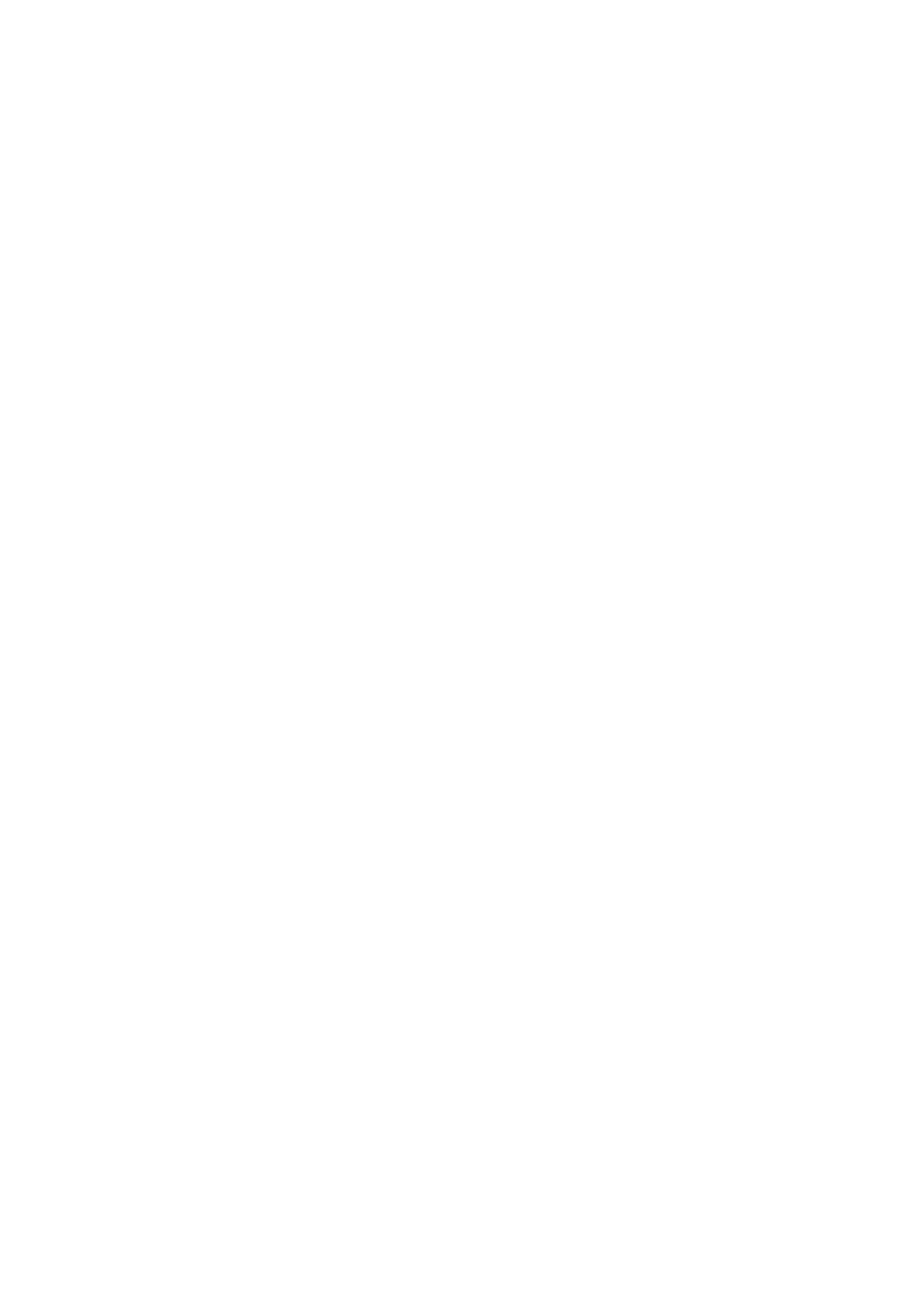# **ABOUT THE GLOBAL DETENTION PROJECT**

The Global Detention Project (GDP) is <sup>a</sup> non-profit organisation based in Geneva that promotes the human rights of people who have been detained for reasons related to their non-citizen status. Our mission is:

- To promote the human rights of detained migrants, refugees, and asylum seekers;
- To ensure transparency in the treatment of immigration detainees;
- To reinforce advocacy aimed at reforming detention systems;
- To nurture policy-relevant scholarship on the causes and consequences of migration control policies.

# **ABOUT MIGRANT-RIGHTS.ORG**

Migrant-Rights.org is <sup>a</sup> Gulf Cooperation Council (GCC)-based advocacy platform working to advance the rights of migrant workers. It aims to change perspectives towards migrant workers by improving access to information on migration in the Gulf region and its migration corridors and promoting informed, local discussion on migration issues. Both off and online, Migrant-Rights.org engages residents, local businesses, and employers to challenge perspectives towards migrants and improve working conditions for some of the region'<sup>s</sup> most vulnerable workers.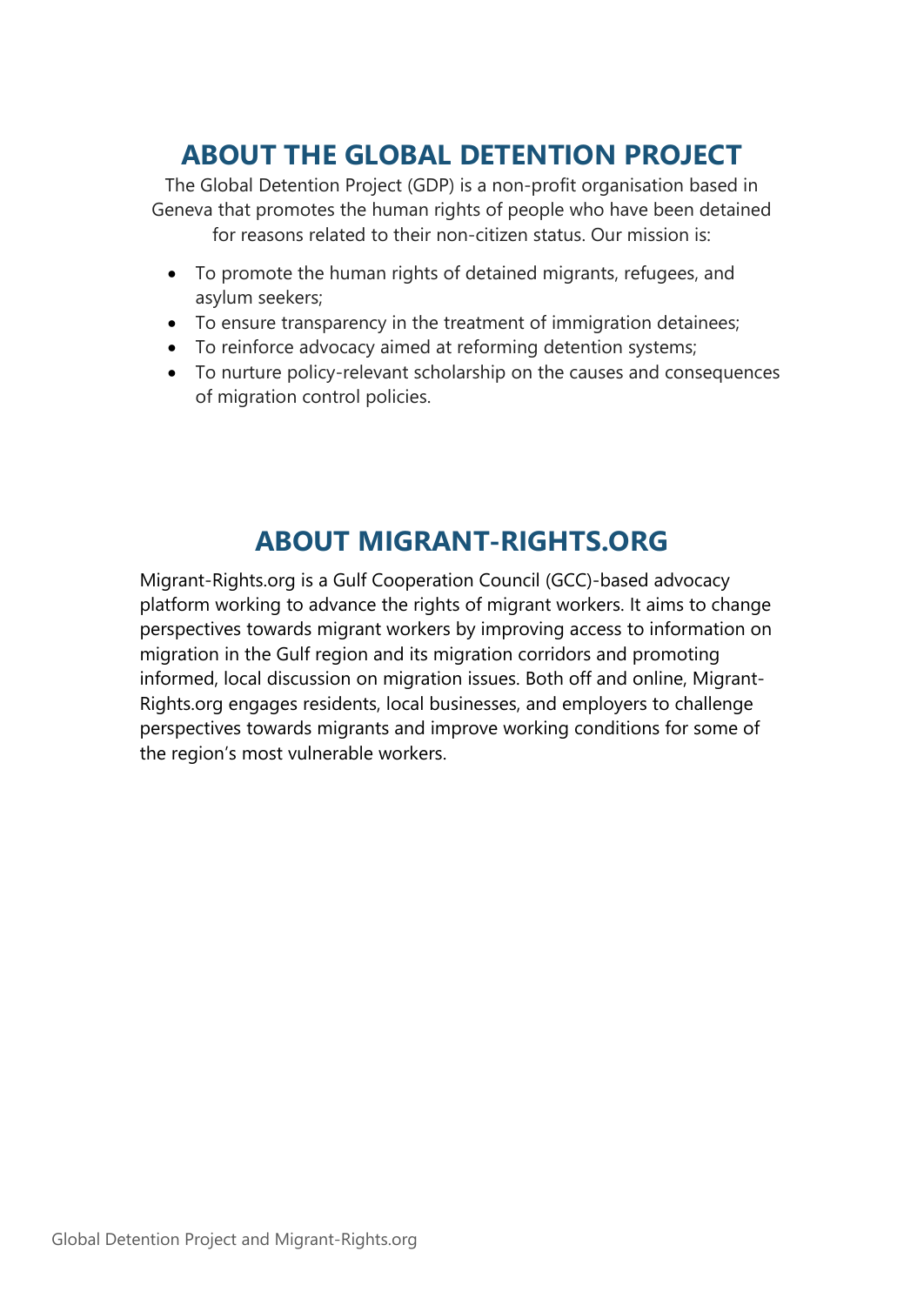## **OMAN**

## **Submission to the Universal Periodic Review 37th Session of the UPR Working Group, January/February 2021**

## **Immigration Detention and the Exclusion of Foreign Domestic Workers from Labour Laws**

The Global Detention Project (GDP) is an independent research centre based in Geneva, Switzerland, that investigates the use of detention as <sup>a</sup> response to international immigration. Its objectives are to improve transparency in the treatment of detainees, to encourage adherence to fundamental norms, to reinforce advocacy aimed at reforming detention practices, and to promote scholarship of immigration control regimes.

Migrant-Rights.org is <sup>a</sup> Gulf Cooperation Council (GCC) based advocacy platform working to advance the rights of migrant workers. It aims to change perspectives towards migrant workers by improving access to information on migration in the Gulf region and its migration corridors and promoting informed, local discussion on migration issues. Both off and online, Migrant-Rights.org engages residents, local businesses, and employers to challenge perspectives towards migrants and improve working conditions for some of the region'<sup>s</sup> most vulnerable workers.

This submission focuses on human rights concerns relating to Oman'<sup>s</sup> policies on detention of migrants, refugees, and asylum seekers, as well as the situation of foreign domestic workers who are excluded from labour laws.

### **1. CONTEXT**

- **1.1.1** Oman has long been an important destination for migrant workers, and the country has long been highly dependent upon large numbers of poorly paid workers—the vast majority of whom come from south and south-east Asia and east Africa. Today, migrant workers make up an estimated 45 percent of Oman'<sup>s</sup> 4.5 million population and 70 percent of the country'<sup>s</sup> workforce. 1
- **1.1.2** However, despite its reliance on foreign labour, Oman features particularly restrictive immigration and sponsorship policies that make many non-nationals vulnerable to arrest, detention, and deportation. Since 1988, authorities have undertaken <sup>a</sup> vigorous nationalisation project to decrease the proportion of foreign workers in the country'<sup>s</sup> labour force. This "Omanisation" policy, similar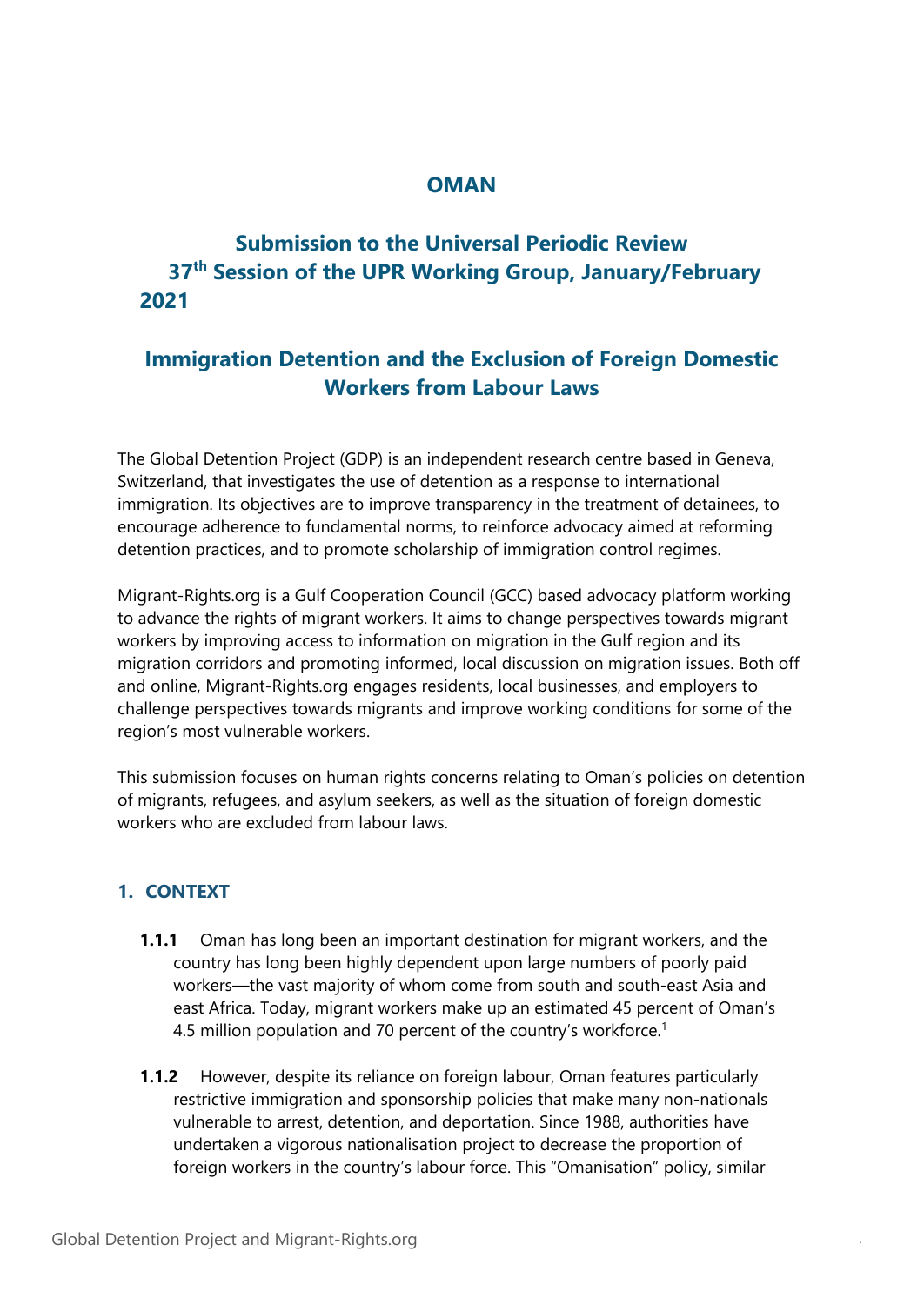to the "Saudisation" scheme of its larger neighbour, has led to the adoption of various quotas for specific industries in terms of their percentage of Omani to foreign workers. More recently, during the Covid-19 crisis, <sup>a</sup> directive issued by the country'<sup>s</sup> Supreme Committee provided that private sector companies struggling as <sup>a</sup> result of the crisis can ask non-Omani employees to permanently leave—so long as they commit to paying the workers' dues before their departure.<sup>2</sup>

- **1.1.3** Simultaneously, migrants have faced aggressive detention and deportation efforts. This was particularly the case in 2014 and 2015, when hundreds were deported each week.<sup>3</sup> Since then, migrant workers in Oman have remained vulnerable to detention and deportation. In 2018, reportedly 4,500 "expats" were deported for violating labour laws and some 5,500 were arrested. <sup>4</sup> More recently, according to the Ministry of Manpower, between 9 and 15 February 2020 some 246 migrant workers were reported to have been deported—followed by an additional 155 between 16 and 22 February—having been arrested during inspection campaigns. 5
- **1.1.4** Migrants in Oman are particularly vulnerable to detention due to the continuation of the *de facto* kafala system. Under this sponsorship system, nonnationals have been required to procure <sup>a</sup> "No Objection Certificate" (NOC) from their employer in order to move jobs. This has left many workers acutely vulnerable to exploitation and abuse at the hands of their employers, and those who have attempted to leave without permission have been charged of "absconding" and faced arrest, detention, and deportation. $^6$  On 31 May 2020, however, Oman amended Article 24 of the Law on the Residency of Foreigners, removing the NOC requirement for some workers—helping to reduce vulnerability to forced labour and labour trafficking. According to this new amendment, migrant workers who have finished their contracts may switch jobs from January 2021 without procuring such paperwork. 7
- **1.1.5** Migrant domestic workers, meanwhile, remain excluded from the protections of the country'<sup>s</sup> labour laws and to date the country has failed to adopt <sup>a</sup> domestic labour law even as other countries in the region have done so. Significant numbers of female migrant workers in Oman—many of whom originate from countries such as India, Pakistan, Nepal, Bangladesh, and Sri Lanka—are employed as domestic workers. However, as rights groups have regularly reported, such workers are often coerced to work long hours for minimal or no pay under threat of deportation, experience harassment and psychological and sexual abuse at the hands of their employers, are deprived of food, and face movement restrictions and confinement.<sup>8</sup> The excessive control that employers thus possess over migrant domestic workers leaves some employees facing situations of arbitrary *de facto* deprivation of liberty.
- **1.1.6** Importantly, *de facto* deprivation of liberty at the hands of private individuals was recognised and noted by the Working Group on Arbitrary Detention in its preliminary findings following <sup>a</sup> 2019 visit to neighbouring Qatar—<sup>a</sup> state where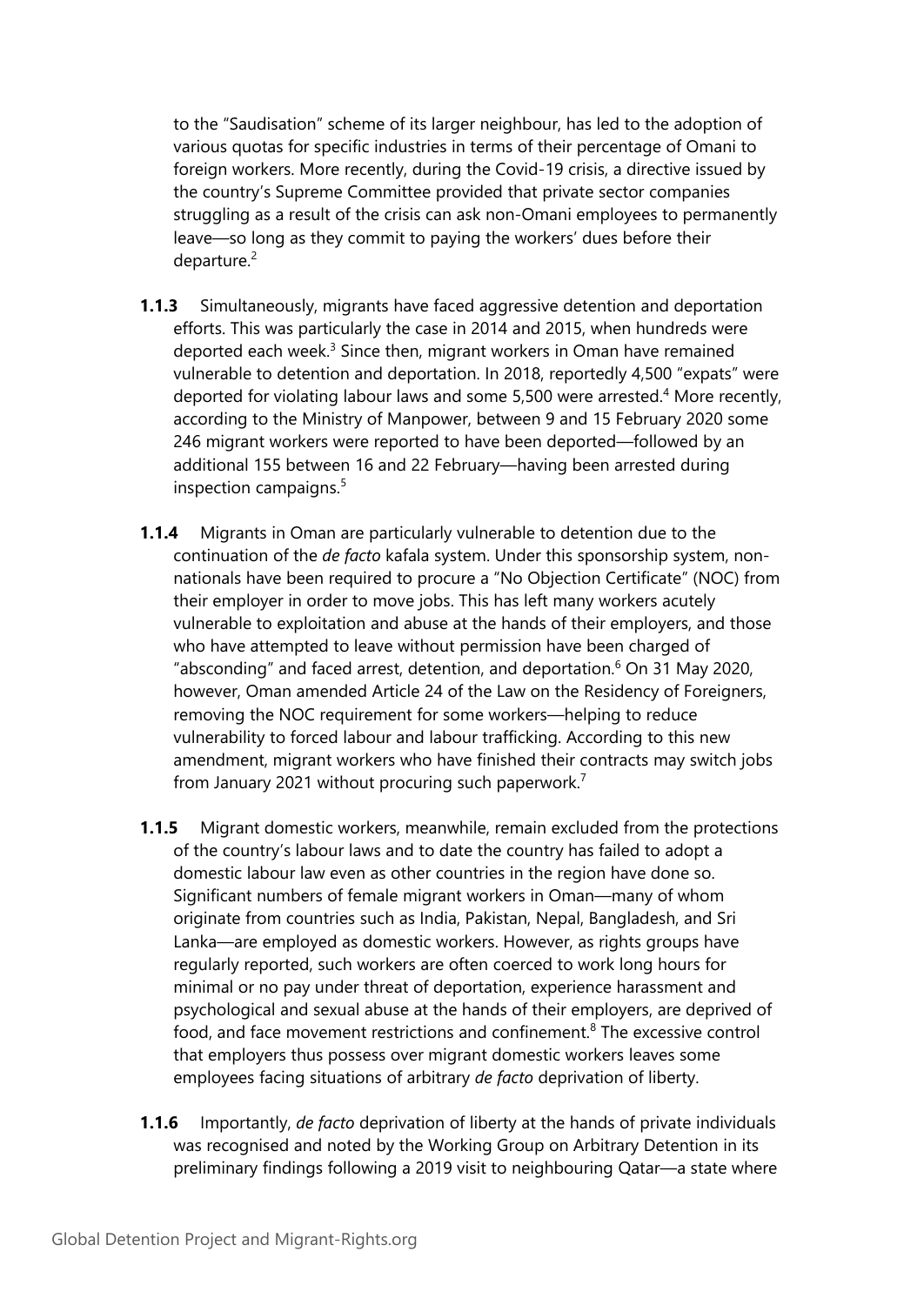migrant domestic workers are similarly excluded from labour laws and where many are prevented from leaving their employers. 9 As the Working Group stated, authorities must ensure that "the right to personal liberty of all individuals in Qatar is respected in both the public and private sectors." $^{\rm 10}$ 

**1.1.7** Although Oman has made efforts to combat trafficking—in 2019, officials convicted Omani nationals for trafficking crimes and sentenced them to prison time for the first time<sup>11</sup>—significant issues still remain. In particular, with no screening in place, victims of trafficking and victims of exploitation and prostitution continue to be arrested, detained, and deported for acts committed as a result of being trafficked or due to their fleeing their employers.<sup>12</sup>

#### **1.2 IMMIGRATION DETENTION FACILITIES IN OMAN**

- **1.2.1** The key provisions regulating administrative immigration-related detention in Oman are provided in the Law on the Residency of Foreigners (Law No. 16 of 1995).<sup>13</sup> Chapter Eight of the Residency Law (Articles 28-35) sets out the terms for deportation, which is linked to detention. Article 29 provides that any foreigner who has entered the Sultanate in an unauthorised manner may be expelled through an order of the General Prosecutor, and that the costs for the removal are to be covered by the deportee or their employer. Article 31 allows for the General Prosecutor to revoke the residency permit of any foreigner and order their deportation (along with that of their dependents) in three circumstances: 1) if they undertake any activity that harms the security of the Sultanate or if they violate general order and morals; 2) if they undertake any activity that harms the well-being of the Sultanate in its external relations with other countries; and 3) if they are not earning <sup>a</sup> living legally. Finally, Article 32 provides for detention if <sup>a</sup> person does not depart by <sup>a</sup> specific deadline and the measure is deemed necessary to carry out a deportation order.<sup>14</sup>
- **1.2.2** According to Article 32, detention for deportation can last up to two weeks. However, in reality the actual length of detention depends on the circumstances of each case and can last for much longer. Some domestic workers, for example, who do not have <sup>a</sup> consulate in Oman to assist them, are particularly vulnerable to lengthy periods in detention.
- **1.2.3** Prior to the Covid-19 crisis and its related movement restrictions, Omani media reported almost daily on "visa violators" being rounded up for detention and deportation. However, since the onset of the pandemic little information has been made publicly available detailing the treatment of apprehended migrants. It remains important to note, however, that migrant workers are often pushed into an irregular status due to no fault of their own, owing to the restrictions in place on changing jobs and the difficulties in addressing labour complaints, as well as the fact that many migrants continue to be trafficked to the country for fake jobs.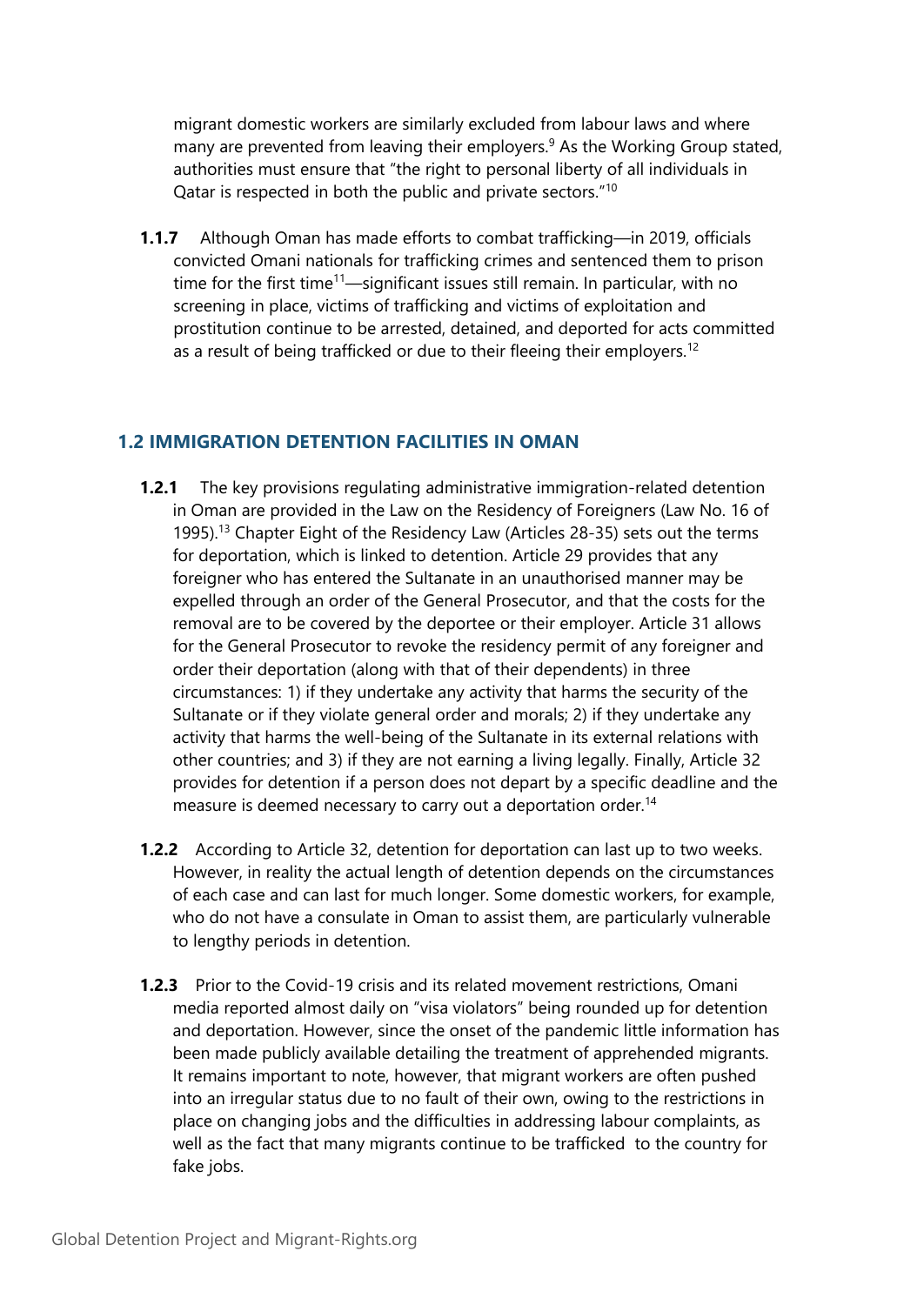- **1.2.4** Information regarding the sites in which such persons are detained remains sparse. The wikileaks cables from the U.S. Embassy in Oman reported the existence of two dedicated facilities as of 2006, in the cities of Salalah and Sohar. According to these cables, U.S. officials had visited the Sohar facility and reported that an estimated 400 "Pakistanis and other nationals" were deported from the facility every month.<sup>15</sup> The existence of these two facilities was more recently confirmed by the U.S. State Department in its 2018 human rights report. The report states, "Authorities generally detained [migrants, refugees, and asylum seekers] in centers in Salalah or the northern port city of Sohar, where they were held an average of one month before deportation to their countries of origin."<sup>16</sup>
- **1.2.4** Several sources have also confirmed that non-nationals can be held in the Central Prison in Sumail, alongside ordinary prisoners.
- **1.2.6** Although the U.S. cables reported that the Sohar facility "appears to meet high standards" in 2006, more recently conditions in detention facilities have been reported to be poor. As <sup>a</sup> coalition of NGOs wrote in 2020, conditions are, "cramped, dismal, and unhygienic." <sup>17</sup> Such reports raise particular concerns amidst the current Covid-19 pandemic, when the conditions in which detainees are held—and the subsequent potential for the virus to spread amongs<sup>t</sup> confined populations—are of tantamount importance. 18

#### **2. RECOMMENDATIONS DURING THE 2nd CYCLE OF UPR**

- **2.1** During the 2<sup>nd</sup> cycle of the Universal Periodic Review of Oman (23<sup>rd</sup> session, November 2015), Oman agreed to examine several recommendations relevant to its immigration detention practices.<sup>19</sup> These included the following:
	- Accede to the International Convention on the Protection of the Rights of All Migrant Workers and Members of Their Families (Nigeria) (para. 129.44)
	- $\bullet$  Ratify the human rights instruments to which it is not ye<sup>t</sup> party, in particular the International Convention on the Protection of the Rights of All Migrant Workers and Members of Their Families (Honduras) (para. 129.45)
	- Consider accession to the International Convention on the Protection of the Rights of All Migrant Workers and Members of Their Families and ILO Convention No. 189 (Philippines) (para. 129.46)
	- Continue improving the protection of labour rights, in particular regarding foreign and domestic workers, by ratifying and implementing ILO Convention No. 189 concerning Decent Work for Domestic Workers (Germany) (para. 129.60)
	- Continue its efforts to enhance the working conditions of expatriate labourers by issuing legislation and regulations to promote and protect the rights of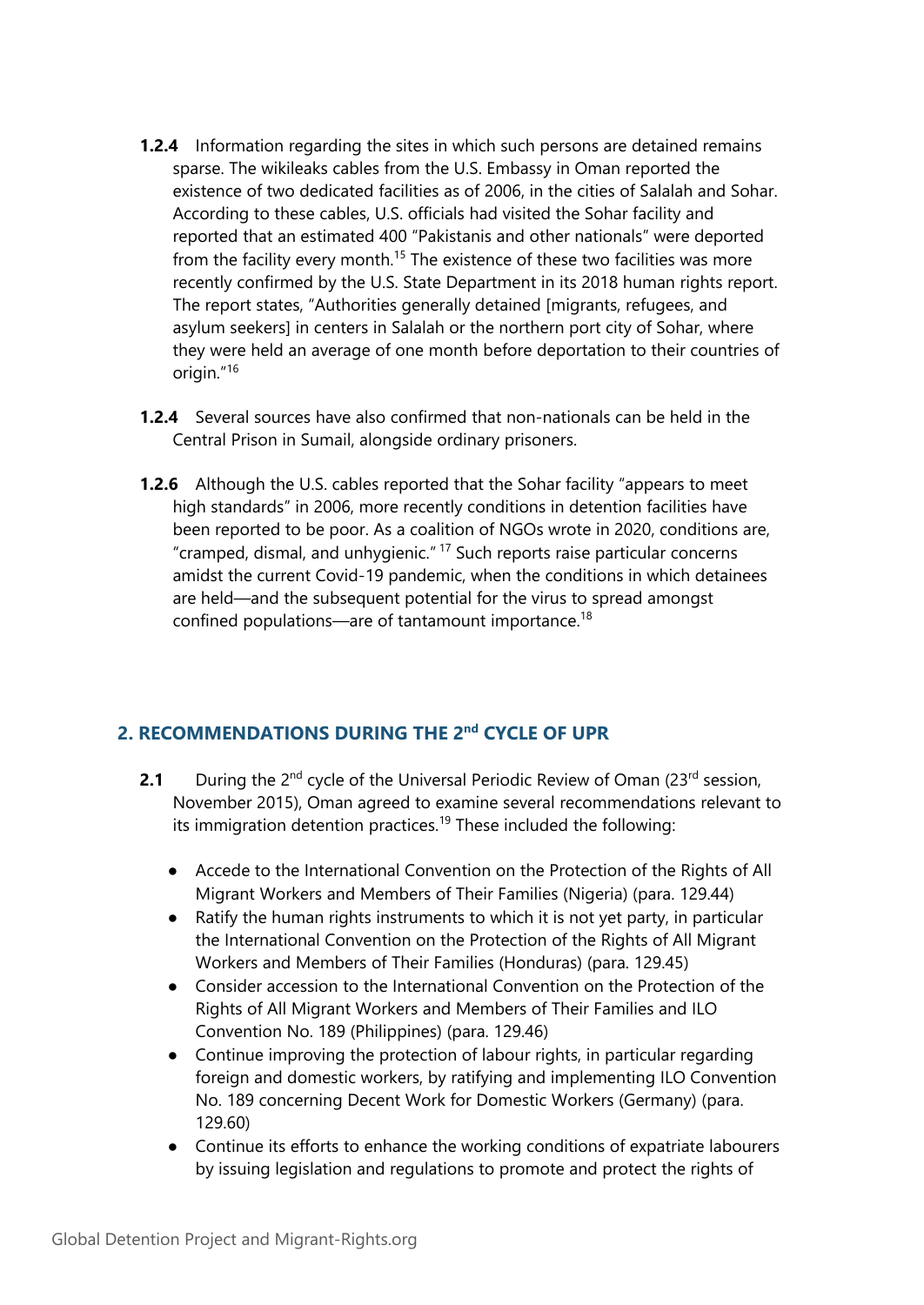expatriate workers in Oman Labour Law (Turkmenistan) (para. 129.94)

- Strengthen measures to combat human trafficking and take measures to protect victims of trafficking (Sri Lanka) (para. 129.145)
- Amend the relevant labour laws to enhance the protection of the human rights of all migrant workers (Ghana) (para. 129.159)
- ● Increase efforts to investigate and criminally prosecute forced labour offenses and sentence convicted offenders to adequate terms of imprisonment (United States of America) (para. 129.196)
- $\bullet$  Step up its efforts in promoting and protecting human rights of migrant workers in the country (Indonesia) (para. 129.198)
- Abolish the kafala system which restricts rights of foreign workers and their access to redress mechanisms and make them vulnerable to various forms of abuse (Czech Republic) (para. 129.201)
- Continue its efforts in addressing the welfare of foreign workers (Bangladesh) (para. 129.202)
- Take all necessary measures, as appropriate, to ensure the legal protection of foreign workers through policies designed at preventing any form of abuse (Panama) (para. 129.203)
	- ● Review the kafala system, and study possible alternatives in managing foreign labour, with <sup>a</sup> view to strengthening protection for domestic workers, including from violence and abuse, and to provide effective avenues for redress (Philippines) (para. 129.204)
- Continue to assist and protect minorities, vulnerable groups and persons displaced due to natural disasters or conflicts (Senegal) (para. 129.228)

### **3. RECOMMENDATIONS FROM OTHER HUMAN RIGHTS BODIES AND CURRENT CONCERNS**

- **3.1** Since Oman'<sup>s</sup> second review, several human rights monitoring bodies and civil society organisations have continued to identify <sup>a</sup> number of on-going concerns in Oman'<sup>s</sup> treatment of non-nationals.
- **3.2** In 2017, the UN Committee on the Elimination of Discrimination against Women recommended that Oman review the *de facto* kafala system in order to better protect vulnerable migrant workers—particularly women. Noting the fact that migrant domestic workers face charges of "absconding" should they attempt to change employer, the committee recommended that Oman enforce the right to change employers legally, and "ensure that women migrant domestic workers have effective access to justice, including by guaranteeing their safety and residence while legal proceedings are pending." On the issue of trafficking, the committee also urged Oman to ensure that trafficking victims are exempted from any liability and provided with adequate protection and temporary residence permits. 20
- **3.3** Following its review of the second to fifth periodic reviews of Oman, the Committee on the Elimination of Racial Discrimination encouraged Oman to provide disaggregated data on the number of migrant workers in the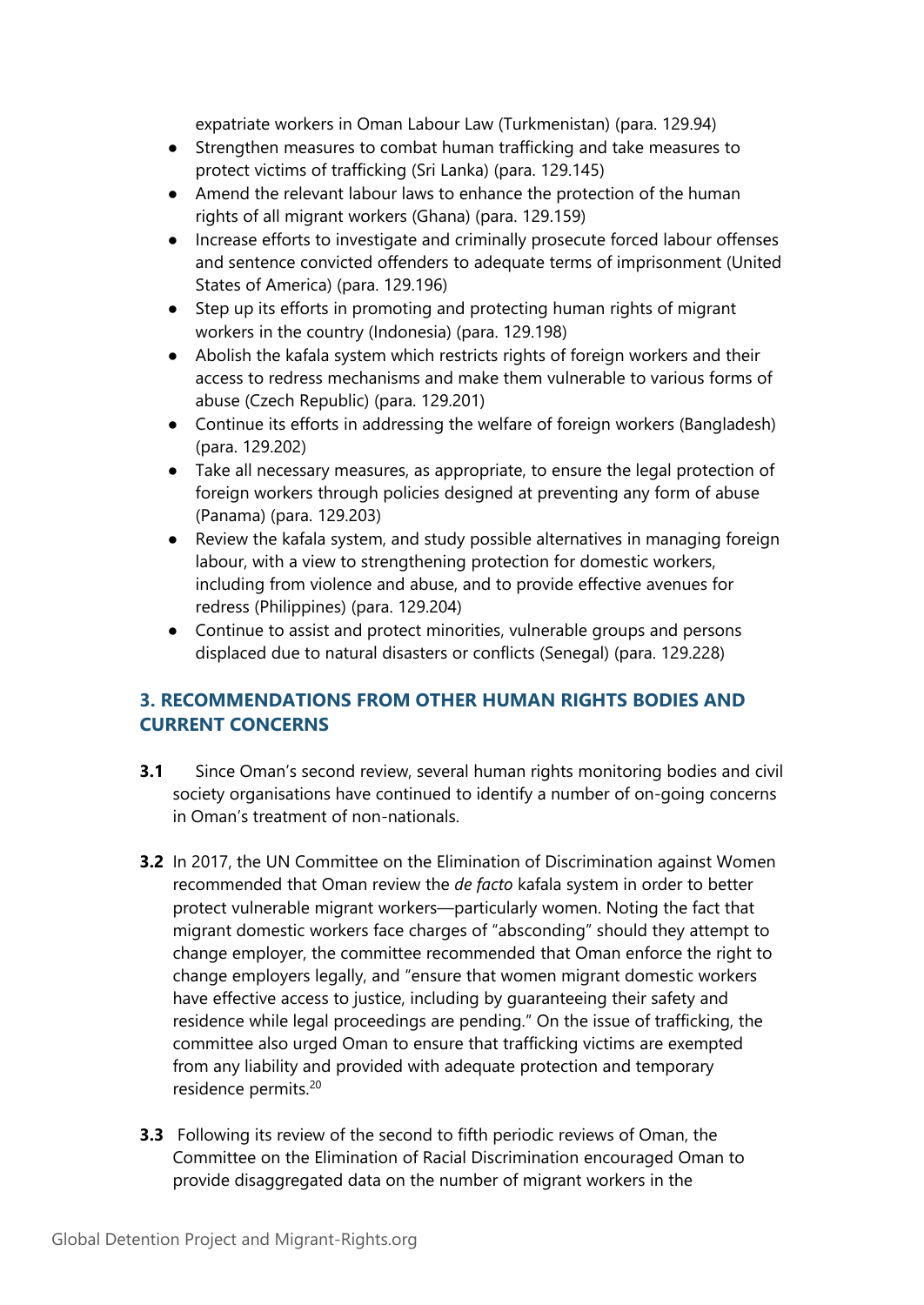country—and in particular, the number of migrant domestic workers. Noting the *de facto* kafala system and the fact that it places migrant workers in acutely vulnerable positions, the committee recommended that Oman abolish this sponsorship system and substitute it with <sup>a</sup> framework that guarantees respect for the rights of migrant workers.<sup>21</sup>

- **3.4** In 2016, the UN Committee on the Rights of the Child recommended that Oman respect the rights of children born to both regular and irregular migrant workers. The committee also urged the state to provide safeguards against refoulement that incorporates the best interests of the child in order to better protect refugee and asylum-seeking children. Noting that children have been victims of trafficking in the country, the committee recommended that Oman establish procedures, "for identifying victims of trafficking in persons among all vulnerable populations, including migrant workers, and ensure that the victims of sexual exploitation and trafficking in persons are not punished for acts committed as <sup>a</sup> direct result of being trafficked, such as immigration violations or prostitution." 22
- **3.5** More recently, in April 2020, <sup>a</sup> coalition of 16 NGOs—including Migrant-Rights.org—urged Oman to ensure that authorities take appropriate steps to protect migrant workers during the pandemic. Amongst the various recommendations that the coalition made were the call to ensure that all migrant workers have equal access to testing and treatment and that undocumented workers may access treatment without fear of detention and deportation; that sanctions imposed for violating quarantine avoid detention in order to prevent additional overcrowding in detention facilities; that authorities suspend the arrest of workers who are accused of "absconding"; that immigration detainees have access to medical assistance and are released from detention with the possibility of self-isolation where necessary; and that Oman refrain from conducting arbitrary deportations during the crisis.<sup>23</sup>
- **3.6** In addition to these concerns, the GDP and Migrant-Rights have identified the following on-going issues that may merit attention:
	- $\bullet$  Despite the introduction of legislation in 2018 prohibiting employers from confiscating passports, many employers continue to withhold employees' documentation, subjecting them to *de facto* deprivation of liberty, and there are no indications to sugges<sup>t</sup> that employers are held accountable for such confiscations.
	- Immigration detainees continue to be held in overcrowded facilities that lack adequate access to hygiene and medical supplies.
	- $\bullet$  Information regarding the treatment of migrants apprehended during the Covid-19 crisis remains sparse.

### **4. SUGGESTED RECOMMENDATIONS**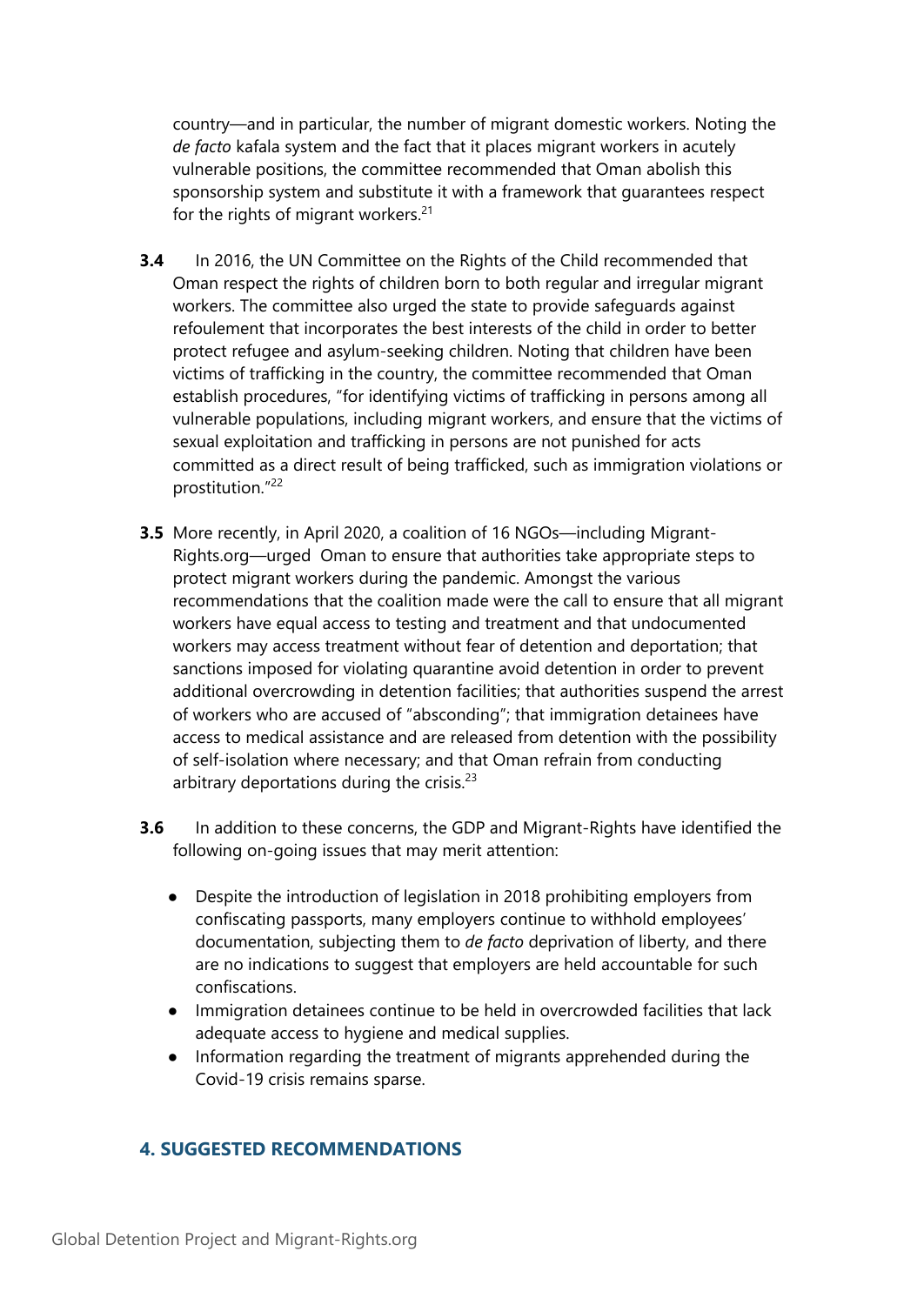- Ensure that immigration detention is only used as <sup>a</sup> measure of last resort, when it is necessary and proportionate.
- $\bullet$  Suspend the arrest and detention of migrant workers accused of "absconding."
- ● Provide up-to-date information on where non-nationals are detained, including detention for deportation.
- $\bullet$  Disclose disaggregated data on the numbers of migrants who are detained and deported.
- $\bullet$  Release detainees whose detention is unlawful or unnecessary, including anyone whose deportation is not possible amidst the Covid-19 pandemic.
- ● Promptly adopt measures to ensure the protection of immigration detainees during the pandemic, and ensure detained populations have access to testing and treatment.
- $\bullet$  Ensure that victims of trafficking are protected against detention and deportation by implementing systematic, proactive screening and identification procedures, and providing appropriate shelters for victims.
- $\bullet$  Ensure that migrant domestic workers are included within labour law protections and that employees are held accountable for abuses.
- ● Ensure that employers cease the confiscation of migrants' passports, in line with 2018 legislation, and that employers who do violate this legislation are held accountable.
- Cease *de facto* deprivation of liberty at the hands of private individuals, including by reforming the kafala system to allow for greater employment mobility, and ensure that complaint mechanisms are robust and easily accessible to workers

### **ENDNOTES**

<sup>1</sup> Migrant-Rights.org, "Community Groups Struggle to Meet Rising Needs Among Oman'<sup>s</sup> Migrant Workers," <sup>2</sup> May 2020, <https://www.migrant-rights.org/2020/05/oman-covid19/>

<sup>&</sup>lt;sup>2</sup> The Week, "Oman Says Companies Can Let go of Foreign Workers, but Omanis Cannot be Fired," 15 April 2020, <https://bit.ly/3efeTIM>

<sup>&</sup>lt;sup>3</sup> Global Detention Project, "Immigration Detention in Oman – 2016 Report," January 2016, <https://www.globaldetentionproject.org/countries/middle-east/oman>

<sup>4</sup> Albawaba, "More than 4,500 Expats Deported, 5,000 Arrested in Oman," 15 January 2019, <https://www.albawaba.com/business/more-4500-expats-deported-5000-arrested-oman-1238964>